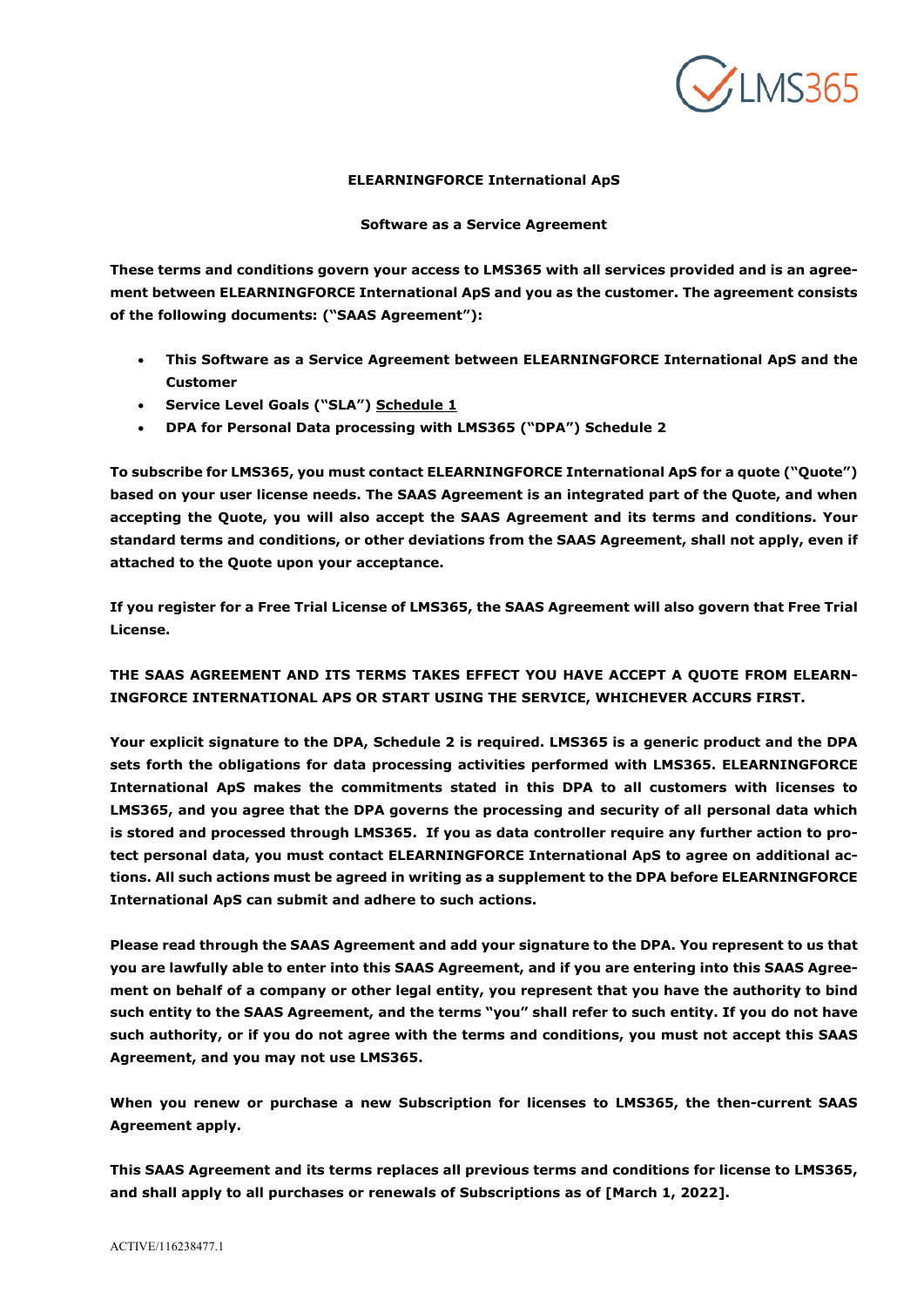

# **This SAAS Agreement was last updated on [February 28, 2022]. You will find previous versions and amendments [here]**

### **Terms and Conditions**

The SAAS Agreement is a legally binding agreement between ELEARNINGFORCE International ApS, a corporation duly organised and existing under the laws of Denmark, having its registered offices at Mariane Thomsens Gade 4B, 5th floor, 8000 Aarhus and registered under CVR-no. 32139728 ("**EFI")** and you as the customer ("**Customer**") for the EFI Cloud software "LMS365".

The Service is provided business to business.

The SaaS Agreement is accepted by the Customer and replaces all previous agreements between EFI and the Customer regarding the Service and Customer Care.

### **1. DEFINITIONS**

1.1 In the SAAS Agreement the following capitalized terms have the respective meanings set forth below; terms in the plural shall also include the singular and vice versa.

"**Customer Care**" means the services offered by EFI Helpdesk for support of the LMS365 ("Support Services") as defined in Schedule 1, Service Level Goals.

"**Free Trial License**" means an access right, free of charge, which, further to the restriction for a License, is limited in scope and time to access the Service on trial basis.

"**License**" means a right to access the Service and set up a learning portal (tenant) with a customized content for learning.

"**LMS365**" means the EFI Cloud software offered as LMS365.

"**Party**" means EFI or the Customer individually, and collectively the "Parties".

 "**Quote**" means the offer from EFI to the Customer for a particular number of Users and the scope of the Service and Support Services which includes the Subscription Fee and Subscription Period.

"**SAAS Agreement**" means this agreement with its Schedules.

"**Service**" means access to use LMS365, including selected add-ons and plug-ins as purchased by the Customer, which is offered as a software operated through an internet-based interface (Software as a Service).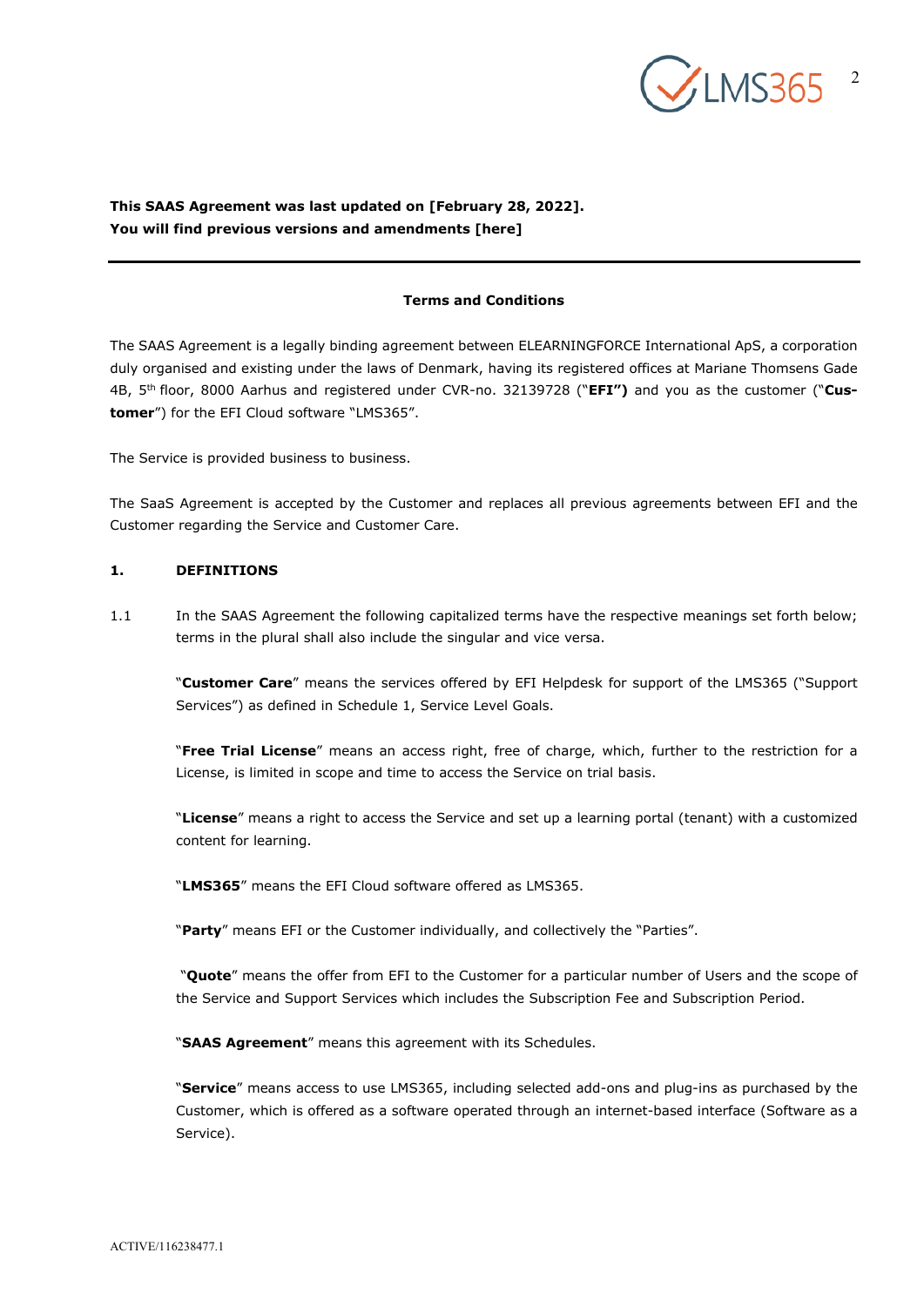

"**Subscription**" means the method applied for the Customer's purchase of EFI offerings under the SAAS Agreement for a Subscription Period against payment of a Subscription Fee; a Subscription may include one or several Licenses and several User Licenses.

"**Subscription Fee"** means the Customer's payment for using the EFIs offerings under the SAAS Agreement.

"**Subscription Period**" means the binding period for the Customer's purchase of EFI offerings under the SAAS Agreement

"**Third-Party Solutions**" means third party software which is not integrated into the Service including, but not limited to, software solutions promoted by EFI for payment services, or third party platform services applied for usage of the Service.

"**User**" means a person accessing and using LMS365.

"**User Guide**" means EFI's applicable user guide to the Service as published by EFI on its website.

"**User License**" means a right to access the Customer's learning portal with the Service and which the Customer must purchase for each User.

1.2 The SAAS Agreement will be interpreted according to the plain meaning of its terms without any presumption that it should be construed in favor of or against either Party. All headlines for each section are intended solely for the Parties' convenience, and none will affect the meaning of any provision. The words "herein", ""hereof" and words of similar meaning refer to the SAAS Agreement as a whole. All references to "days" refer to calendar days, unless otherwise expressly set forth in the SAAS Agreement. Any reference to any legislative provision shall be deemed to include any subsequent reenactment or amending provisions.

## **2. THE SERVICE AND LICENCES**

## 2.1 **The Service**

- 2.1.1 EFI makes the Service available to the Customer pursuant to this SAAS Agreement and the Quote for each Subscription Period. The Service is purchased on a Subscription basis and may be accessed only by Users equal to the number of User Licenses purchased under the Quote.
- 2.1.2 The Customer can create a learning portal on the Service with a customized content and the Customer can open its learning portal for all Users invited by the Customer, whether it is employees of the Customer and its affiliated, own customers, or other third parties at the discretion of the Customer.
- 2.1.3 The Service is offered as a standard generic software, and the Subscription is not contingent on the delivery of any future functionality or feature. EFI does not take any responsibility for the Customer's customizing of the Service.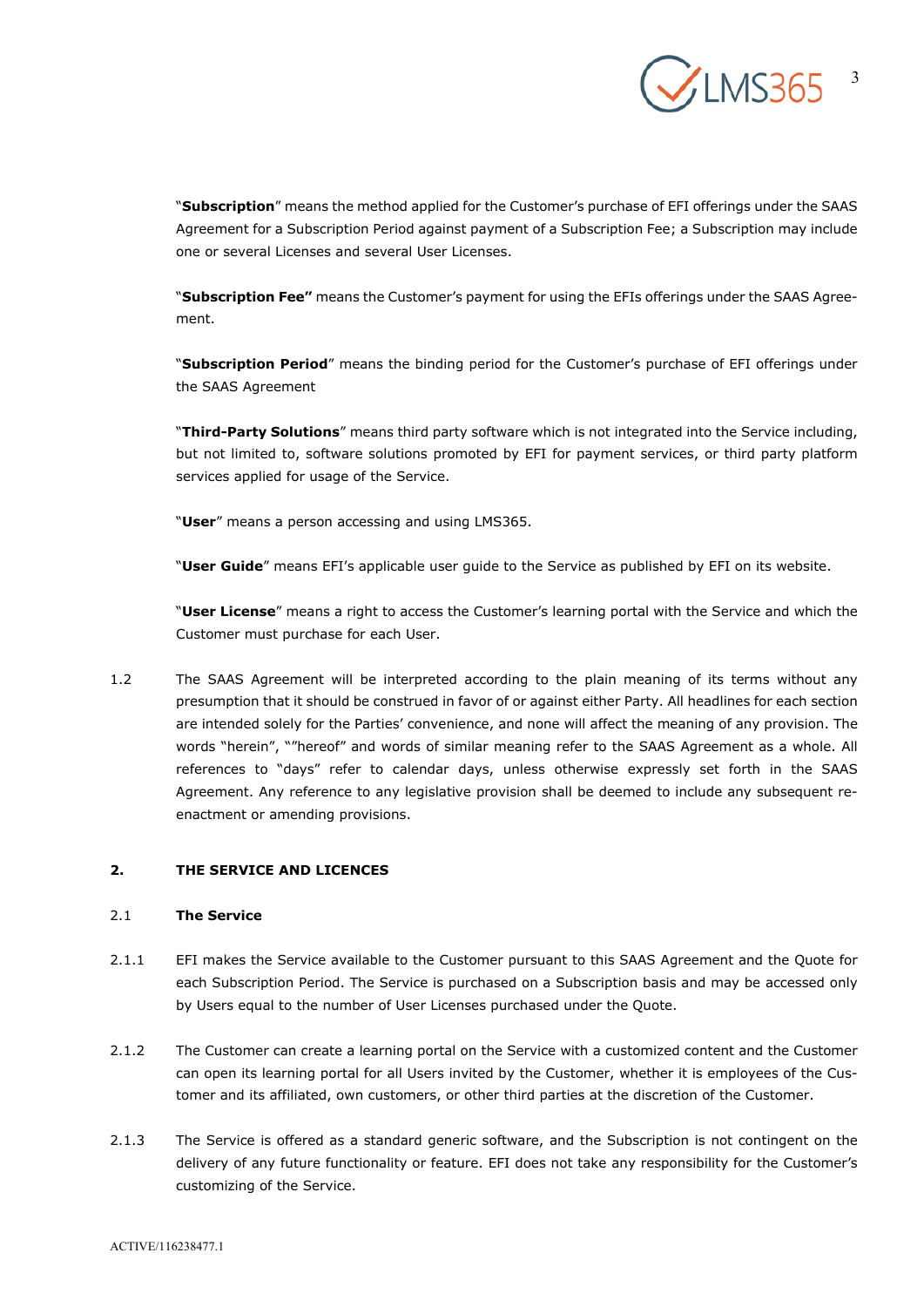

2.1.4 EFI will provide updates and upgrades at its discretion, and the downtime shall be minimum considering the contents of the version update. The Customer must subscribe for a Customer Care agreement which defines the support level for the Service.

## 2.2 **Customer's Licenses with Right of Use**

- 2.2.1 Subject to the Customer's fulfilment of the Customer's obligations under the SAAS Agreement, including, without limitation, payment of any and all applicable Subscription Fees, EFI hereby grants to the Customer, subject to the restrictions in Section [3](#page-4-0) below, a non-exclusive, non-transferable License, limited in scope and for the duration of the Subscription Period (or Free Trial License), with a right of use to the Service according to the terms in this SAAS Agreement.
- 2.2.2 The Customer must have one (1) License for each learning portal (tenant) it creates on the Service. Customer's License and right to use the Service will take effect on the date of the acceptance of the Quote and the SAAS Agreement by the Customer and runs until terminated in accordance with the terms in the SAAS Agreement.
- 2.2.3 The Subscription is based on the number of Users. The Customer may only grant access to the Service to the number of Users agreed between Customer and EFI. The Customer may from time to time reassign User Licenses to new Users, however, the Customer may not allow individual Users to share a single User License. The Customer is responsible for the administration of Users registered under the Customer and for the Users´ use of the Service. If the number of Users exceeds the number of Users comprised by the Service to the Customer, EFI is entitled to require that the Customer pay for such number of Users for the remainder of the Subscription Period.
- 2.2.4 The Customer is responsible for all activities that occur in its learning portal created on the Service. The Customer shall (a) ensure that the Service is used only in accordance with the User Guide and this SAAS Agreement, (b) prevent unauthorized access or use, and (c) prevent the Company and/or its Users from using the Service in a manner which could in any way harm EFI's name, reputation, or goodwill, or which violates applicable laws or regulations.

## 2.2.5 Free Trial Licenses

- 2.2.5.1 Free Trial Licenses may be applied for the earlier of (a) the end of the free trial period offered with the Free Trial License, or (b) the start date for any paid Subscription of a License. The Free Trial License is accessible only for the maximum number of User for which free User Licenses are offered. Acceptance of additional terms and conditions in addition to this SAAS Agreement may be required to obtain a Free Trial License.
- 2.2.5.2 THE FREE TRIAL LICENSE IS OFFERED "AS IS" WITHOUT ANY QUALIFICATIONS, WARRANTIES, OR SUPPORT SERVICES, AND EFI DISCLAIMS ANY ADDITIONAL REPRESENTATION OR WARRANTY OF ANY KIND, WHETHER EXPRESS, IMPLIED (EITHER IN FACT OR BY OPERATION OF LAW), OR STATUTORY, AS TO ANY MATTER WHATSOEVER. EFI EXPRESSLY DISCLAIMS ALL IMPLIED WARRANTIES OF MER-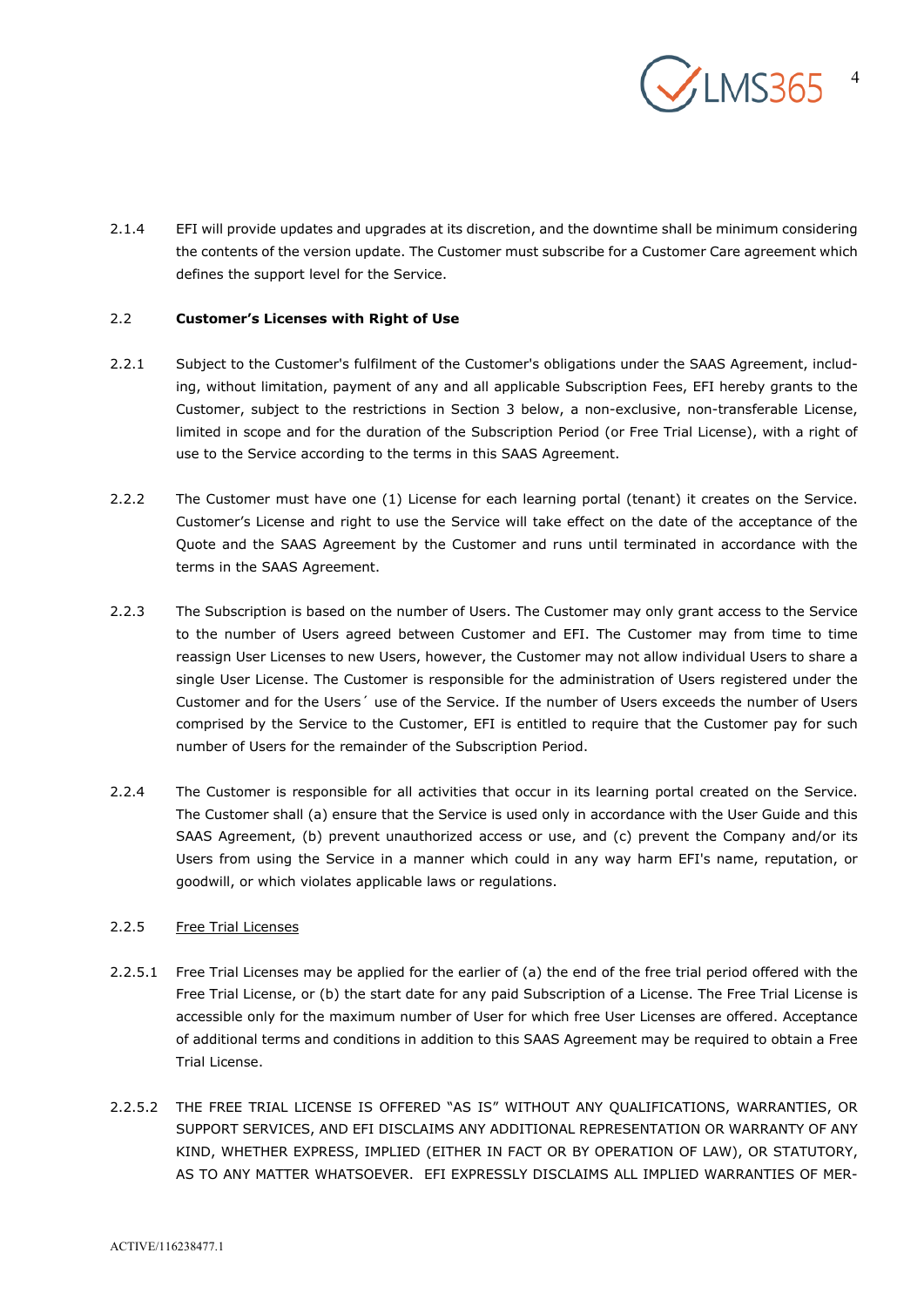

CHANTABILITY, FITNESS FOR A PARTICULAR PURPOSE, QUALITY, ACCURACY, TITLE, AND NON-IN-FRINGEMENT. EFI DOES NOT WARRANT THAT THE COMPANY PLATFORM IS ERROR-FREE OR THAT OPERATION OF THE COMPANY PLATFORM WILL BE SECURE OR UNINTERRUPTED. THE FREE TRIAL LICENSE SHALL EXCLUDE ALL CUSTOMER RIGHTS OF REMEDIES, INCLUDING THE REMEDIES STATED IN SECTION 10. THE LIABILITIES OF EFI SHALL BE LIMITED AS STATED IN SECTION 12. NOTWITH-STANDING SECTION 12.3, FOR ANY FREE TRIAL LICENSE, THE LIABILITY OF EFI SHALL NOT EXCEED USD \$100.00.

2.2.5.3 If the Customer does not purchase a Subscription before the end of the free trial period, any data entered into a Customer created learning platform in LMS365 will be permanently lost after the trial period has expired.

## <span id="page-4-0"></span>**3. RESTRICTIONS**

# 3.1 **No Assignment, Selling, Sub-licensing, Rental, Lending or Leasing**

- 3.1.1 The License to the Service is non-transferable, whereas the Customer may not assign, sell, sub-license, rent, lease or lend the License. This prohibition on transfer of Licenses does not limit the Customer's rights to invite Users or change Users according to the subscribed number of User License, cf. Sections 2.1 and 2.2.
- 3.1.2 Notwithstanding the above, either Party may assign this Agreement without consent to an affiliate or to a successor to all or substantially all of the business or assets to which this SAAS Agreement relates, whether by sale of stock, sale of assets, merger, reorganization or otherwise. Any assignments or transfers in violation of this Section 3.1 are void.

# 3.2 **No Copying**

3.2.1 The Customer is not allowed to make any copies of the Service or its features and functions, except to the extent expressly permitted by applicable law. Similarly, the Customer may not publish, distribute or otherwise make the Service available for others to copy.

## 3.3 **Limitations on Reverse Engineering, De-compilation, and Disassembly**

3.3.1 The Customer may adjust the Service as provided with the functionalities in the Service as offered with the User Guide to comply with Customer´s needs and for integration into Customer´s IT environment. Apart from such adjustments and integrations, the Customer may not i) amend, improve, modify or further develop the Service or any part hereof, ii) implement the Service or any part thereof into other software, platforms or solutions, iii) create derivative works based on the Service or any features or functions therein, iv) make or perform any form of reverse engineering, decompiling or disassembly of the Service, vi) or other steps to obtain the purposes as comprised by  $i$ ) – iv), including by allowing third parties to perform steps as comprised by  $i$ ) –  $iv$ ).

# 3.4 **Support, Upgrade, Maintenance, etc.**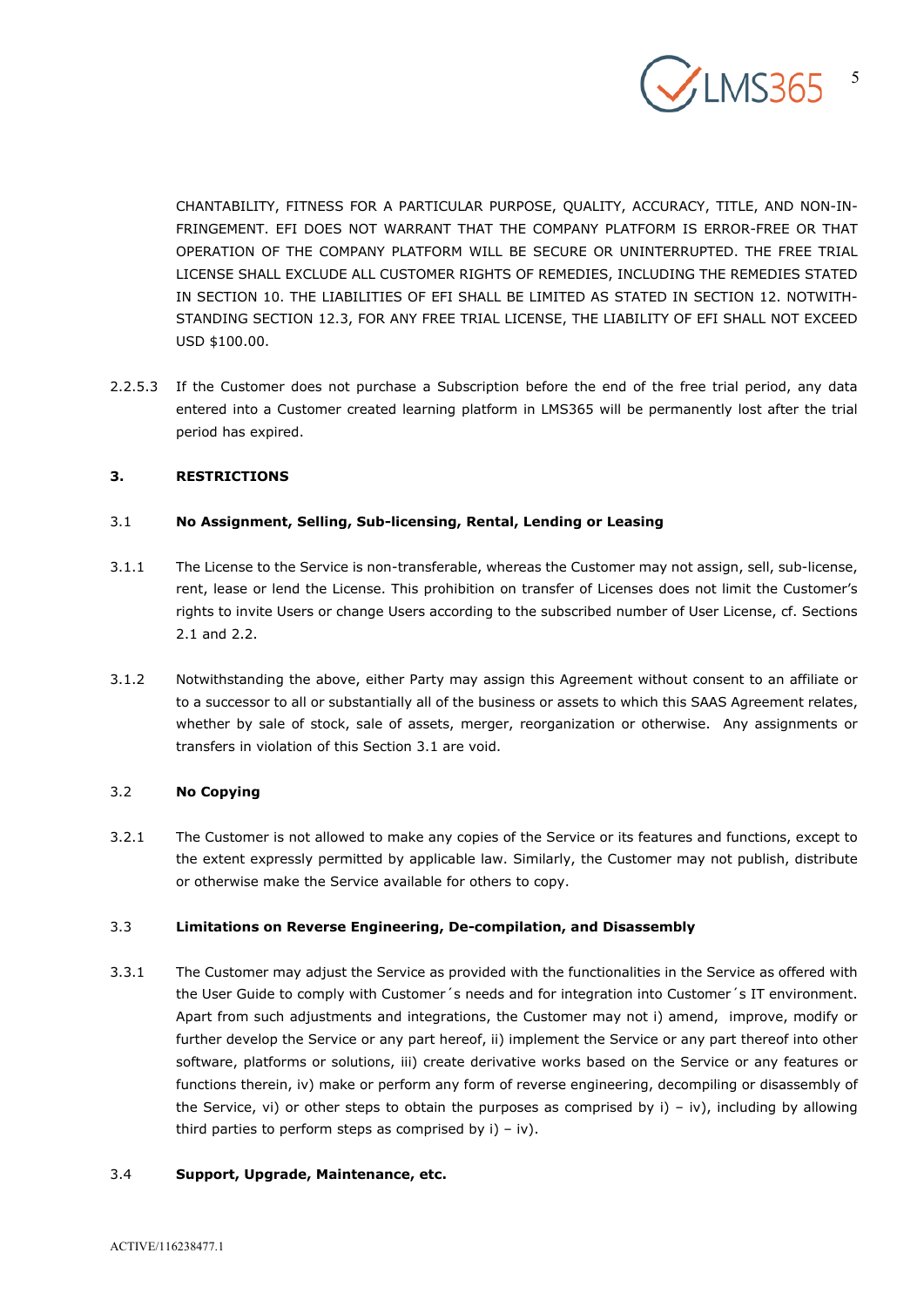

- 3.4.1 EFI delivers Customer Care in accordance with the SLA Schedule 1. The Customer Care is provided as second and third level support to the Service, its functionality, maintenance, updates, and upgrades.
- 3.4.2 EFI Customer Care does not include technical support, assistance, maintenance, and similar support which is caused by or relating to the Customer's own IT environment (first level support). The Customer shall at its own costs and risk provide for first level support from its own IT resources or third party providers, and may purchase such service from EFI or EFI´s authorized partner.

## **4. PRICE AND TERMS OF PAYMENT**

- 4.1 The Subscription Fee for the License to the Service is according to EFI's current price list and based on the number of User Licenses subscribed for by the Customer. The Subscription Fee for the Customer Care is based on the level of Helpdesk Services which the Customer has signed on to, under the current price list.
- 4.2 The Subscription Fees are pre-paid annually and shall be invoiced on the first day of a Subscription Period and on each subsequent one year anniversary. Paid Subscription Fees are non-refundable.
- 4.3 Payment terms are 30 days after invoice date. Overdue amounts will be charged at an interest rate of 1% per month or the maximum rate permitted by law, if lower, from the date such payment was due until the date paid.
- 4.4 The Parties may agree on other fees and payment terms if stated in the Quote, a Quote to renew Subscription, or an appendix to the Quote.

## **5. EXPIRY AND TERMINATION**

### 5.1 **Subscription Period**

- 5.1.1 The Subscription Period is binding upon both EFI and the Customer, meaning the Customer cannot terminate the Service, the Customer Care and this SAAS Agreement during a Subscription Period. Notwithstanding the above, the Customer can terminate the Subscription due to a material breach of EFI, cf. Section 10.5, or if a material change to the terms and conditions of the SAAS Agreement comes into force, cf. Section 14.5, and if the Customer is not in breach of the SAAS Agreement, EFI will refund a pro-rata portion of the Subscription Fees for the remaining un-used period of the Service and Customer Care.
- 5.1.2 The Subscription Fee for the Subscription Period is defined in the Quote. The Customer may add Users or upgrade the Service during the Subscription Period but may not scale down the number of Users during the Subscription Period. For Customer Care, the Customer may upgrade its level of Helpdesk Support Service during a Subscription Period, but the Customer may not scale down to a lower service level.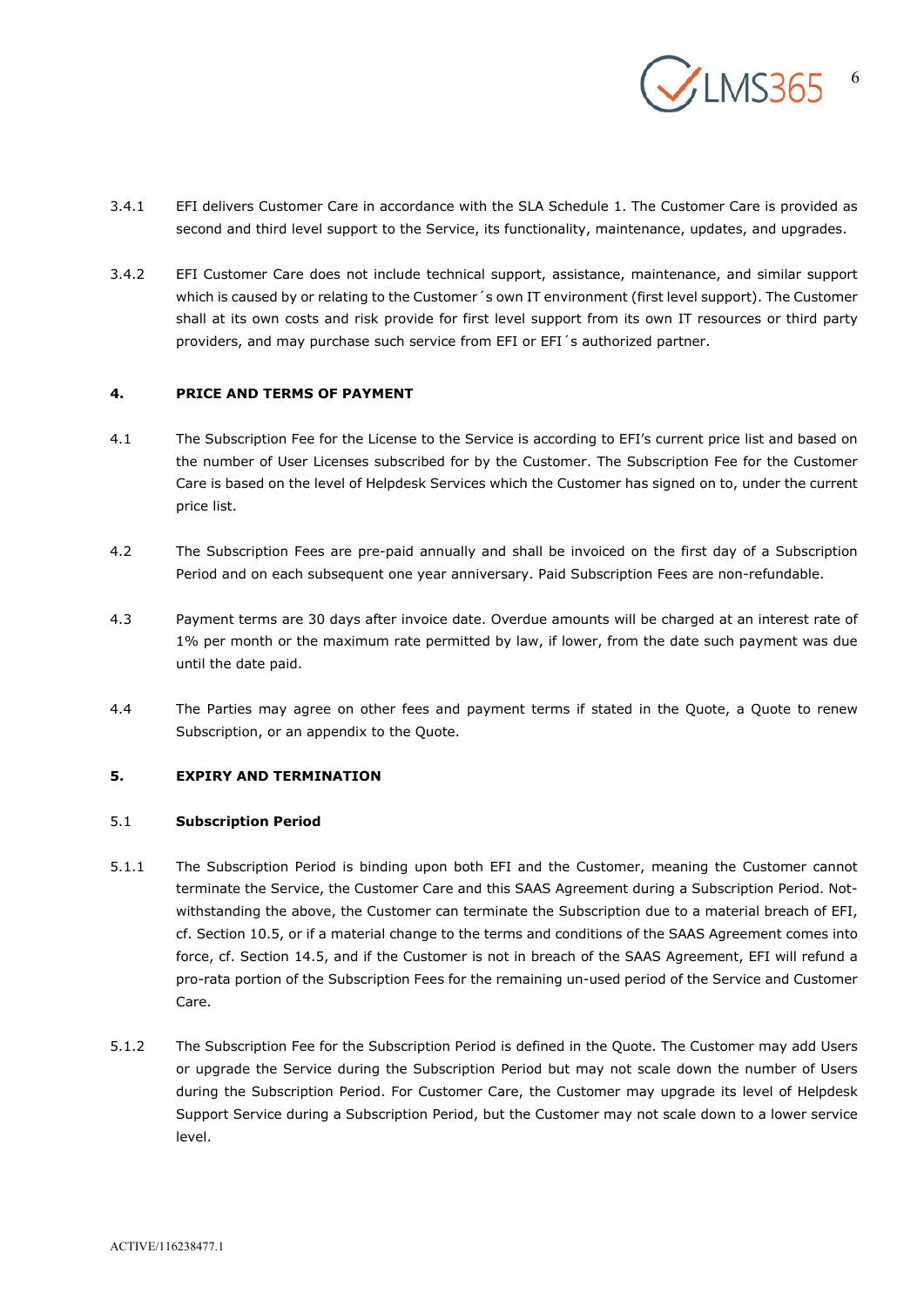

5.1.3 The initial Subscription Period shall be defined in the Quote as accepted by the Customer and shall cover a minimum of 12 months. At the end of the initial term, the Subscription will automatically renew for additional 12-month periods, or longer periods if agreed in a new Quote, unless either party provides the other party with written notice of non-renewal at least 60 days' prior to the end of the then-current term. The Subscription Fee will be invoiced upon renewal for pre-payment in accordance with Section 4.2. The Subscription may also be scaled down by the Customer with a notice of no less than 60 days before renewal.

## 5.2 **Customer's Breach**

5.2.1 In the event that the Customer is in breach of any term, condition or provision of the SAAS Agreement or in case of the Customer's insolvency or bankruptcy, EFI may, at its discretion, terminate this SAAS Agreement or suspend or downgrade the Service and Customer Care without any notice.

# 5.3 **Consequences of Termination**

5.3.1 Upon termination of the SAAS Agreement, for whatever reason, the Customer shall discontinue any and all use of the Service immediately.

## **1. THE CUSTOMER'S DATA AND CUSTOMER'S WARRANTY**

- 1.1 Between EFI and the Customer, the Customer shall own all data uploaded by the Customer, including reports, statistics, and other data to the extent generated solely from Customer's data. EFI shall perform its duties as data processor in accordance with the DPA, Schedule 2.
- 1.2 The Customer shall be responsible for the accuracy, quality and legality of the Customer's data and the means by which the Data is acquired. Customer represents, covenants, and warrants that Customer will use the Service only in compliance with the terms of this Agreement, EFI's standard published policies then in effect, and all applicable laws and regulations. Customer is solely responsible for all data, information, text, content and other materials that are uploaded, posted, delivered, provided or otherwise transmitted or stored by or on behalf of Customer in connection with or relating to the Service, and represents, covenants and warrants that it has all rights necessary to permit EFI to use such data, information, text, content and other materials as set forth herein.
- 1.3 The Customer may not submit to or use the Service to collect, store or process sensitive personal data, as excluded from processing in Appendix A to the DPA, Schedule 2. All data uploaded shall comply with this Agreement, Section 8.4.
- 1.4 Subject to the DPA, Schedule 2, EFI reserves the right to maintain and, thereafter, delete Customer's data 90 days after termination of the SAAS Agreement, regardless of the reason for termination, and EFI is under no obligation to store Customer data after this time.
- 1.5 The Customer grants to EFI a worldwide, non-exclusive, royalty-free, non-sublicensable (except to EFI's contractors and consultants performing services on behalf of EFI) right and license to copy, use, display,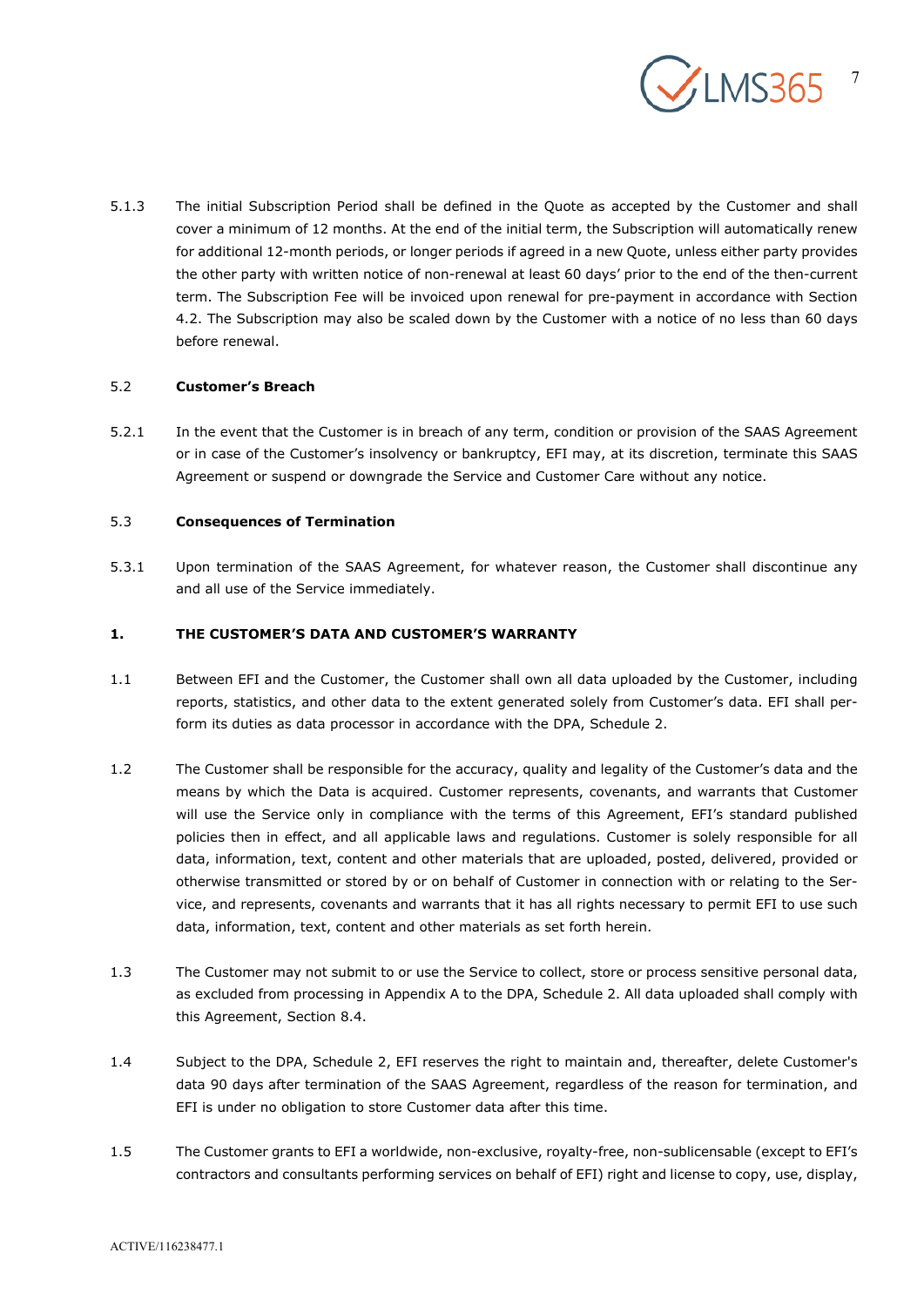

modify, distribute, create derivative works of, store, aggregate, or compile Customer's data for purposes of delivering the Service and the Customer Care, and subject to the DPA, Schedule 2. The Customer also grants to EFI a worldwide, perpetual, irrevocable, non-exclusive, royalty-free license to use the Customer's data to create aggregated and anonymous data, including reports, statistics or analyses created for the purpose of improving the functionalities, performance, and services offered in the Service. Customer hereby grants to EFI a royalty-free, worldwide irrevocable, perpetual, sublicensable and transferable license to copy, display, modify, distribute, create derivative works of, use and incorporate into the Service any suggestions, recommendations, or other feedback provided by the Customer to EFI with respect to the Service.

1.6 EFI and its employees and/or agents shall be entitled to access Customer's learning portal on the Service when required to provide basic support services and Customer Care to the Customer.

## 1.7 *CONFIDENTIALITY*

EFI shall treat the Customer's content confidential as the Customer's Confidential Information and, for personal data, comply with the confidentiality provisions in the DPA, Schedule 2. EFI may afford its employees and/or agents, who are bound by confidentiality provisions, access to the extend required by them for the performance of EFI's duties under the Agreement. The Confidential Information shall not include any information which (a) is in or enters the public domain other than by a breach of this Agreement; (b) was known to EFI prior to the disclosure; (c) is legally transmitted or disclosed by a third party who owes no obligation of confidentiality to the Customer. EFI shall have the right to access and to disclose the data on the Customer's learning portal to the extent such disclosure is required under statutory requirements or orders from the courts or public authorities; EFI shall give notice to the Customer before disclosing the information unless prohibited under applicable regulation or the court order.

## **2. CHANGES**

2.1 EFI is entitled to continuously make updates and improvements to the Service. EFI is also entitled to change the composition and structure of the Service and the Customer Care provided. Such updates, improvements, and changes may occur with or without notice and may affect the Service, including information and data uploaded to or submitted by the Service.

### **3. INTELLECTUAL PROPERTY RIGHTS**

- 3.1 EFI reserves all right, title and interest in and to the Service and the User Guide, and all associated intellectual property rights, including full copyright in and to the Service and the User Guide, except for third party components. Customized created software also belongs to EFI, unless otherwise agreed in writing.
- 3.2 Except for the limited license rights expressly granted under this SAAS Agreement, the Customer is not granted any other rights in the Service and the User Guide. The Customer shall notify EFI of any current or potential violation of EFI's intellectual property rights or unauthorized use of the Service of which the Customer becomes aware.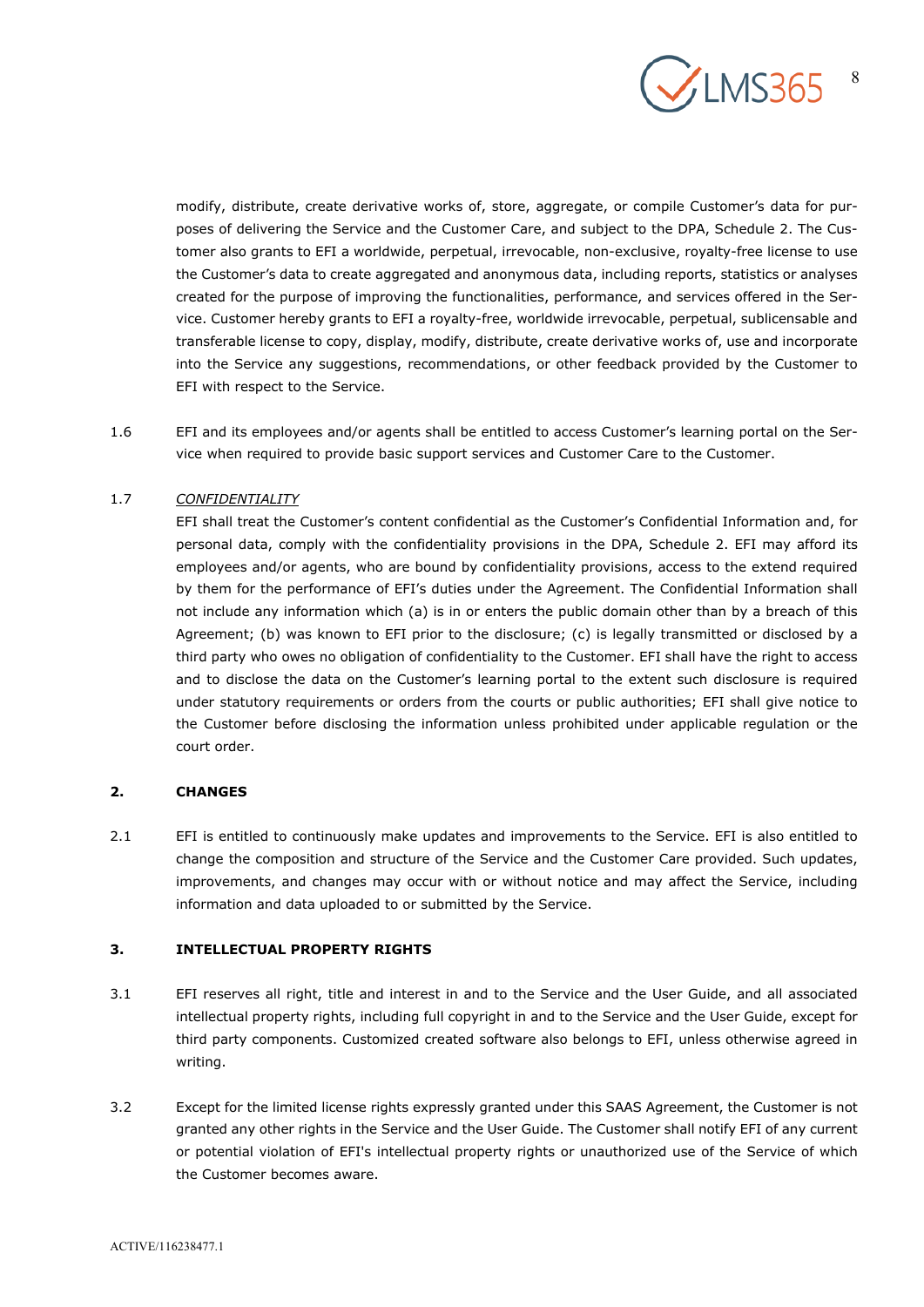

- 3.3 The Customer gives EFI and its suppliers an authorization and global license to the material and all data uploaded by the Customer sufficient for EFI to properly manage and operate the Service, fulfill its obligations, and promote relevant products to the Customer.
- 3.4 The Customer guarantees that the material and data being uploaded does not infringe on any thirdparty rights and does not contain material that may be offensive or violates applicable laws or regulations.

# **4. SUB-SUPPLIERS**

4.1 EFI has the right to use or assign its obligations under this SAAS Agreement to a sub-supplier, including for the completion and operation of the Service, and for storing Customer's data. For adding new subsuppliers which may process personal data, the DPA Schedule 2 shall apply including Appendix B thereto listing the Authorized sub-processors.

## **5. EFI WARRANTIES, DISCLAIMERS, AND CUSTOMER'S EXCLUSIVE REMEDIES**

- 5.1 EFI warrants that the Service will perform materially in accordance with the applicable User Guides under normal use and circumstances. The functionality of the Service will not materially decrease during a Subscription Period. EFI warrants that the Service uptime is in accordance with good industry practice for hosting a professional internet-based software as a service.
- 5.2 EXCEPT AS EXPRESSLY PROVIDED HEREIN, EFI DOES NOT MAKE ANY REPRESENTATIONS OR WAR-RANTIES OF ANY KIND, WHETHER EXPRESS, IMPLIED (EITHER IN FACT OR BY OPERATION OF LAW), STATUTORY OR OTHERWISE, AND EFI SPECIFICALLY DISCLAIMS ALL IMPLIED WARRANTIES, INCLUD-ING ANY WARRANTIES OF MERCHANTABILITY, FITNESS FOR A PARTICULAR PURPOSE, QUALITY, AC-CURACY, TITLE AND NON-INFRINGEMENT TO THE MAXIMUM EXTENT PERMITTED BY APPLICABLE LAW. LMS365 IS PROVIDED UNDER A FREE TRIAL AT NO CHARGE AND IS PROVIDED ON AN "AS IS" BASIS, EXCLUSIVE OF ANY WARRANTY OR AVAILABILITY COMMITMENT WHATSOEVER. EFI DISCLAIMS ALL LIABILITY AND INDEMNIFICATION OBLIGATIONS FOR ANY HARM OR DAMAGES CAUSED BY ANY THIRD-PARTY HOSTING PROVIDERS.
- 5.3 EFI DOES NOT WARRANT THE SERVICE AGAINST BREAKDOWNS, ERRORS, MALFUNCTIONS, INTER-RUPTIONS OR INCIDENTS OF CYBER ATTACK. EFI´s performance obligations to maintain operating stability is set out in the SLA, Schedule 1.
- 5.4 EFI shall remedy errors and defaults in the Service, and such remedy shall be performed with undue delay. If the error is immaterial, the error may be remedied with the next version update. A default or error in the Service shall be deemed material only if it has effect on the functionality of the Service as a whole or if it prevents the operation of the Service.
- 5.5 Customers sole and exclusive remedy and EFI's entire liability shall be as follows (i) for defaults in uptime availability, EFI shall repair and the Customer shall obtain services credits in accordance with the SLA, Schedule 1, or the Customer may terminate the SAAS Agreement in case of failure to achieve the availability percentage for six (6) consecutive calendar months after providing notice in accordance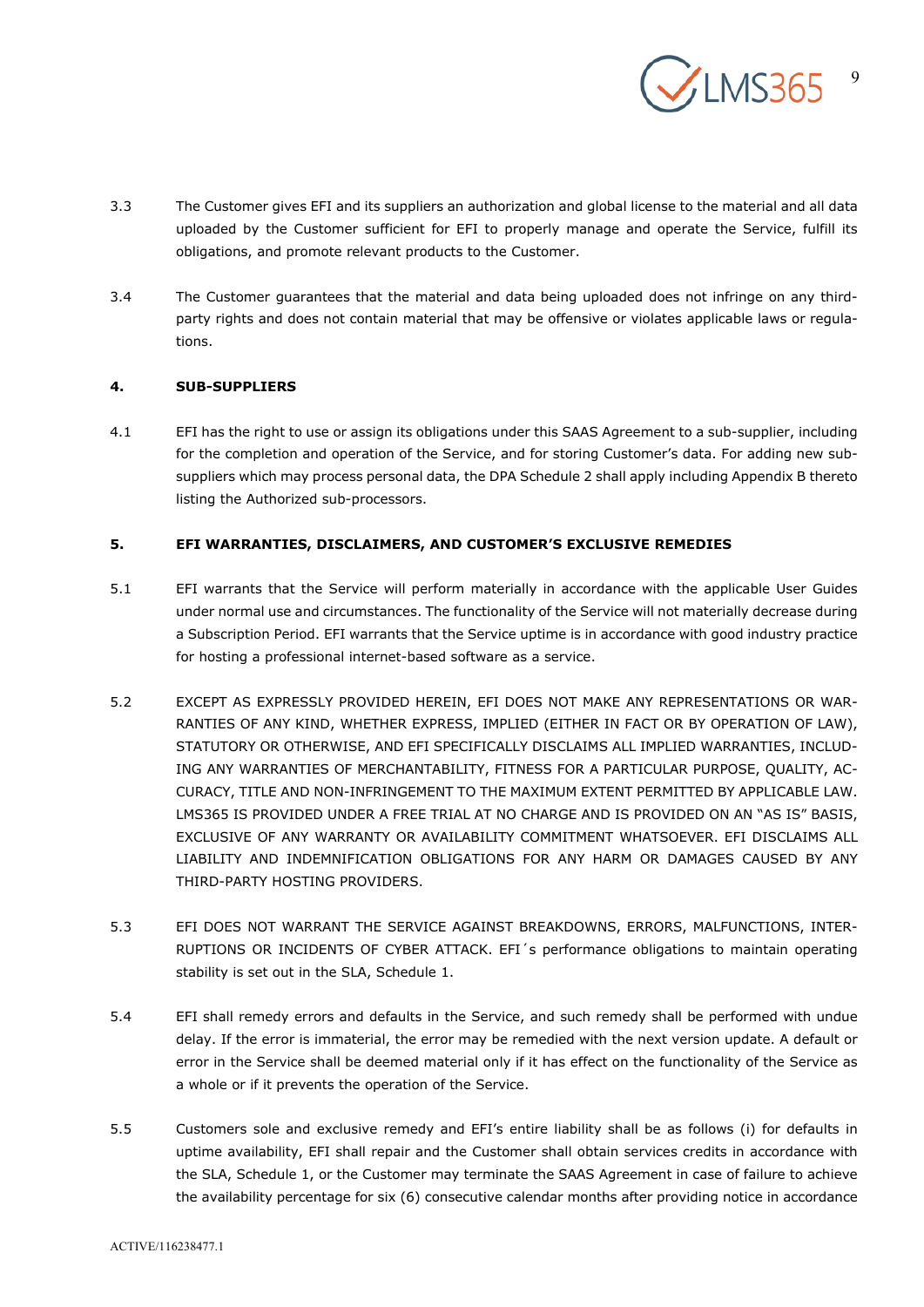

with the SLA, Schedule 1, (ii) for a material default in the Service, EFI shall correct the default to the features and functionality in the Service so that it materially performs in accordance with the applicable User Guide and, if EFI is unable to provide such Service within a commercially reasonable time following receipt of written notice of breach, the Customer shall be entitled to terminate the SAAS Agreement and receive a refund of any prepaid, unused fees applicable to the remaining portion of the Subscription Period following the effective date of termination, and (iii) for a breach of Customer Care, EFI shall reperform the Customer Care.

## **6. THIRD-PARTY INFRINGEMENT CLAIMS**

- 6.1 Except for licenses to third party components which have been integrated into the Service, EFI does not provide the Customer with any licenses or right of use to third party software, copyrights, patents or other intellectual property rights held by a third party. The Customer must, at the Customer's own expense, license and maintain any such licences from third parties which are required by the Customer for usage of the Service including, but not limited to, licenses to Microsoft services.
- 6.2 Provided the Customer complies with the procedures in this Section 11.2, EFI shall defend the Customer against claims made against the Customer by a third party alleging that Customer's use of the Service infringes a patent, copyright, or trademark of a third party or misappropriates such party's trade secrets (in this paragraph a "**Claim**"), provided that such infringement is caused solely by the Service as offered by EFI and/or by its use in accordance with this SAAS Agreement and the applicable User Guide. EFI shall have no obligations for any and all Claims where the alleged infringement is arising from modification of the Service or the combination of the Service with any third-party intellectual property, including any interoperations, alterations, or integration of software and hardware which is made to the Service and performed by a party other than EFI. Promptly upon receiving notice of a Claim, the Customer shall give EFI a written notice of the Claim and give EFI sole control of the defence and settlement of the Claim, and the Customer shall provide all reasonable assistance in the defence or settlement of such Claim. EFI shall pay damages, and all reasonable costs, finally awarded against Customer by a court of competent jurisdiction or an arbitrator, or agreed to in a written settlement agreement signed by EFI in connection with such Claims (provided that EFI cannot, without the Customer's prior written approval, make any admissions of fact that expose the Customer to an imposition of damages or other claims). EFI may, at its own expense and option, offer to either i) secure rights of use for the benefit of the Customer, or ii) replace or modify the Service with a non-infringing substitute, or iii) terminate the right to use the Service and refund any prepaid, unused fees to the remaining part of the Subscription Period following the effective date of termination. This Section 11.2 states EFI's entire liability and Customer's exclusive remedy for any claim of intellectual property infringement.
- 6.3 Provided that EFI complies with the procedures in this Section 11.3, the Customer shall defend EFI against any claims made or brought against EFI by a third party alleging infringement or violation of the third party's property, privacy or other rights (in this paragraph a "**Claim**") caused by use of the Customer data, Customer's use of the Service in violation of the SAAS Agreement or arising from Customer's combination, alterations, or integration of the Service with third party products. Promptly upon receiving notice of a Claim, EFI shall give the Customer a written notice of the Claim and give the Customer sole control of the defence and settlement of the Claim, and EFI shall provide all reasonable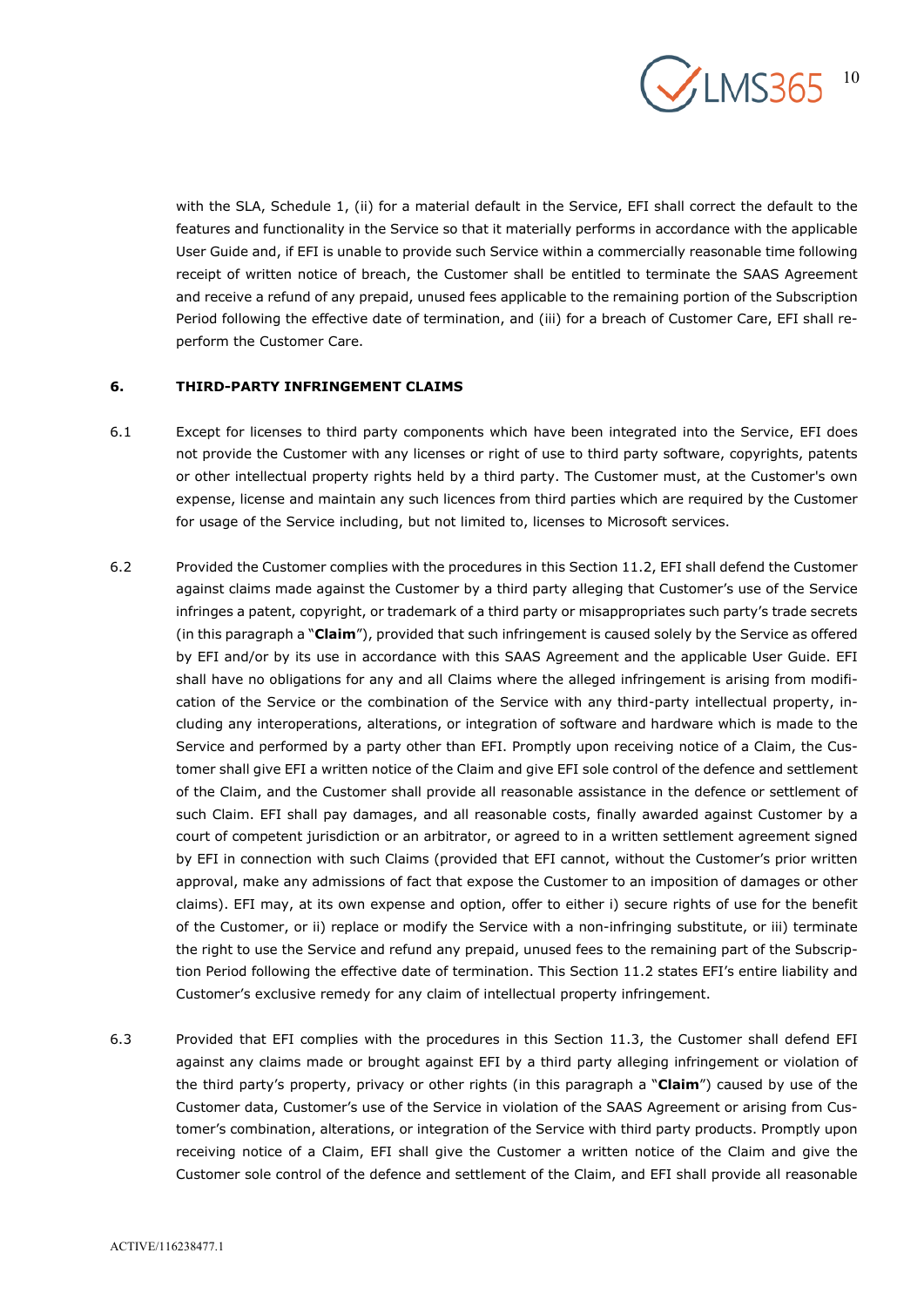

assistance in the defence or settlement of such Claim. The Customer shall pay damages, and all reasonable costs, finally awarded against EFI by a court of competent jurisdiction or an arbitrator, or agreed to in a written settlement agreement signed by the Customer in connection with such Claims, (provided that the Customer cannot, without EFI's prior written approval, make any admissions of fact that expose EFI to an imposition of damages or other claims). This Section 11.3 states the Customer's entire liability and EFI's exclusive remedy for any claim of intellectual property infringement.

# **7. LIABILITY, EXCLUSIONS AND LIMITATIONS OF LIABILITY**

- 7.1 EFI shall only be liable for loss or damage if it is proven that the loss or damage is foreseeable and due to the fault or negligence of EFI in connection with the Service. The provisions of this Section 12 with its limitations and exclusions are in effect to the maximum extent permitted by applicable law.
- 7.2 EXCEPT FOR LIABILITY ARISING FROM (A) CUSTOMER'S INFRINGEMENT OF EFI'S INTELLECTUAL PROPERTY RIGHTS OR (B) CUSTOMER'S BREACH OF SECTION 3, IN NO EVENT SHALL EITHER PARTY BE LIABLE TO THE OTHER PARTY, AND ITS USERS, FOR ANY INDIRECT, SPECIAL, INCIDENTAL, CONSEQUENTIAL, RELIANCE OR PUNITIVE DAMAGES OR LOSS, INCLUDING BUT NOT LIMITED TO LOSS OF PROFITS, REVENUE, SAVINGS, TIME, DATA OR DAMAGE TO RECORDS OF DATA, OR LOSS AS A CONSEQUENCE OF ANY OTHER KIND OF BUSINESS INTERRUPTION, ARISING OUT OF OR RELATING TO THE USE OF THE SERVICE OR CUSTOMER CARE OR ANY INADEQUATE OR FAULTY PERFORMANCE HEREOF, UNDER ANY THEORY OF RECOVERY, IN-CLUDING LIABILITY ARISING BY WAY OF INDEMNITY, IN CONTRACT OR IN TORT, PRODUCT LIABILITY OR OTHERWISE, AND WHETHER OR NOT THE PARTY HAS BEEN ADVISED OF THE POSSIBILITY OF SUCH LOSS OR DAMAGE.
- 7.3 EXCEPT FOR LIABILITY ARISING FROM (A) CUSTOMER'S INFRINGEMENT OF EFI'S INTELLECTUAL PROPERTY RIGHTS, (B) CUSTOMER'S BREACH OF SECTION 3, (C) CUSTOMER'S BREACH OF SECTION 4, OR (D) A PARTY'S INDEMNIFICATION OBLIGATIONS SET FORTH IN SECTION 11, THE MAXIMUM AGGREGATE LIABILITY OF A PARTY TOWARDS THE OTHER PARTY, UPON ANY CLAIMS WHATSOEVER, ARISING OUT OF THE SERVICE OR CUSTOMER CARE UNDER THIS SAAS AGREEMENT (INCLUDING BUT NOT LIMITED TO WARRANTY CLAIMS) REGARDLESS OF THE FORUM AND REGARDLESS OF WHETHER ANY ACTION OR CLAIM IS BASED ON CONTRACT, TORT, OR OTHERWISE, SHALL NOT EXCEED BUT IN ANY EVENT BE LIMITED TO THE ANNUAL SUBSCRIPTION FEES FOR THE CURRENT SUBSCRIPTION PERIOD AT THE EVENT GIVING RISE TO THE CLAIM IN RESPECT TO THE SERVICE AND CUSTOMER CARE. THIS LIMI-TATION OF LIABILITY IS CUMULATIVE AND NOT PER INCIDENT.
- 7.4 EFI assumes product liability only to the extent that the product liability may not be contractually waived, but disclaims product liability on any other basis. The exclusions and limitations stated in Sections 12.2 and 12.3 shall also apply to any product liability.
- 7.5 EFI is not responsible for any Third-Party Solutions even if made available with the Service. EFI cannot be held liable for the accuracy, completeness, quality, or reliability of the information nor the results obtained through these Third-Party Solutions. Similarly, EFI cannot be held liable for the availability, security, or functionality of any Third-Party Solutions, including possible damages and/or loss caused by Third-Party Solutions. The burden is upon the Customer to prove that a loss suffered by the Customer cannot be attributed to Third-Party Solutions.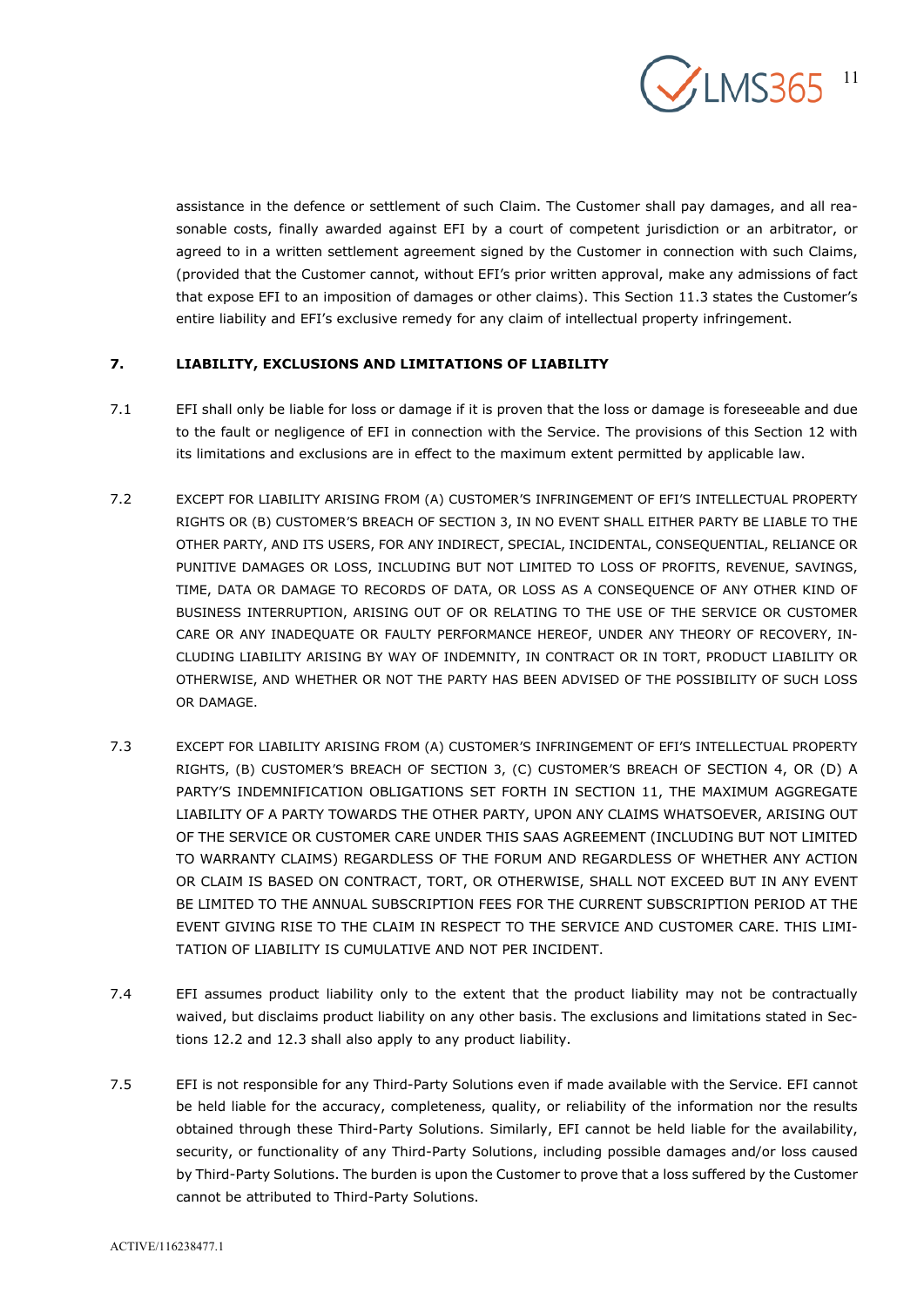

7.6 **FORCE MAJEURE:** Neither Party shall be liable to the other Party for delay or non-performance of its obligation or loss or damages if caused by an event which is unforeseeable, beyond the control of the non-performing party, and cannot be remedied by the exercise of commercially reasonable efforts ("**Force Majeure**"). Force Majeure shall include, without limitations acts of God, perils of the sea or air, fire, flood, drought, explosion, terror, sabotage, cybersecurity attacks, events of computer, telecommunications, internet service provider or hosting facility failures or delays involving hardware, software or power systems not within the Party's possession or reasonable control. The Party affected shall be relieved from its obligations (or part thereof) as long as performance is hindered due to Force Majeure, being understood that Force Majeure shall not excuse any obligation of payment of Subscription Fees. The Party affected shall promptly notify the other Party. Either Party may terminate the SAAS Agreement if the event of Force Majeure continues for more than forty-five (45) days.

## **8. APPLICABLE LAW AND VENUE**

- 8.1 **Applicable Law**: This SAAS Agreement and its Schedules are governed by the laws of the State of New York, USA and shall be construed and enforced in accordance with these laws, without giving effect to its conflicts-of-laws or choice-of-law rules, and that the rule of construction that provides that a document is construed against the maker thereof be inapplicable in the construction of any of the terms of this Agreement.
- 8.2 **Disputes and Venue**: Any dispute, claim, or controversy arising out of or relating in any way to this Agreement or the breach, termination, enforcement, interpretation, or validity thereof, including the determination of the scope or applicability of this agreement to arbitrate, shall be determined through confidential binding arbitration in New York, New York before one arbitrator. The confidential binding arbitration shall be administered by AAA pursuant to its Commercial Arbitration Rules, and the Parties shall maintain the confidential nature of the arbitration proceeding and the award, including the hearing. Judgment on the award may be entered in any court having jurisdiction. In any action or proceeding to enforce rights under this SAAS Agreement, the prevailing party will be entitled to recover reasonable costs and reasonable attorneys' fees.
- 8.3 **Right to injunctive relief**: Notwithstanding Section 10 and Sections 12.1 and 12.2, and Section 13.2, each Party acknowledges that due to the nature of the SAAS Agreement, any actual or threatened breach of the SAAS Agreement or unauthorized use of the Service may cause immediate and/or irreparable injury or harm to the other Party and, therefore, a Party shall be entitled to seek injunctive or equitable relief in any jurisdiction to enforce its intellectual property rights.

# **9. GENERAL PROVISIONS**

### 9.1 **EXPORT CONTROL AND SANCTIONS:**

The LLM365, and the technology made available, may be subject to export laws and regulations of the United States and/or other jurisdictions. The Customer represents that neither the Customer nor its Users are named on any denied-persons list under any jurisdiction, and the Customer may not permit Users to access or use, or otherwise make available, whether directly or indirectly, the Service into an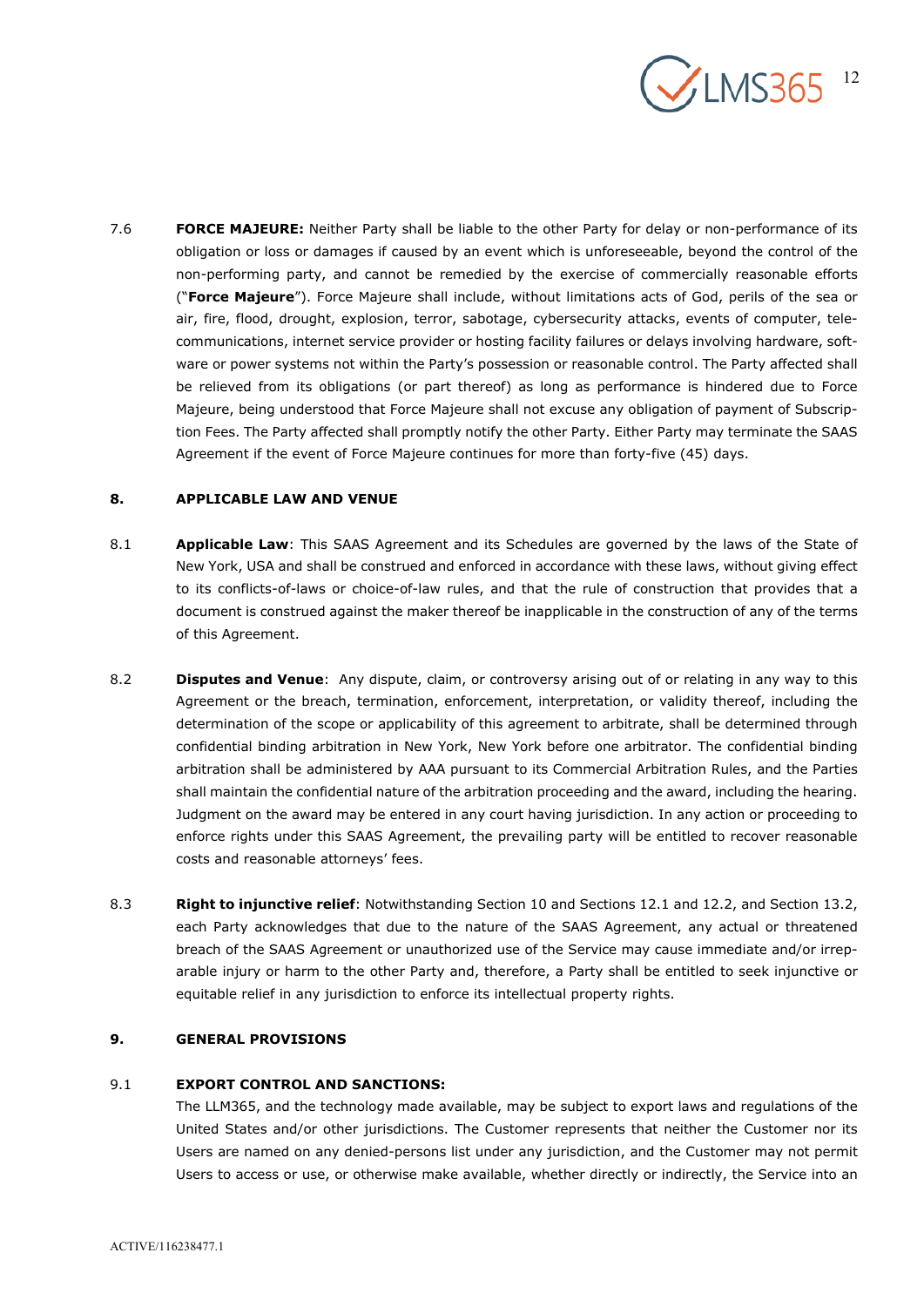$\checkmark$ LMS365 13

embargoed, sanctioned, or otherwise restricted country without first complying with all applicable export control laws and regulation.

#### 9.2 **ANTI-CORRUPTION**:

Each Party shall comply with applicable anti-corruption laws. Neither Party may at any time, directly or indirectly through employees or third parties, pay, offer, give, or promise to pay or give, or authorize the payment of, any monies or any other thing of value to influence the improper performance of the other Party or any individual government officials and employees of state-owned enterprises.

#### 9.3 **NO WAIVER**

Failure or neglect by EFI to enforce any of the provisions of the SAAS Agreement at any time shall not be construed nor shall be deemed to be a waiver of EFI's rights under the SAAS Agreement nor in any way affect the validity of the whole or any part of the SAAS Agreement nor prejudice EFI's rights to take subsequent action.

### 9.4 **SEVERABILITY**

In the event that any of the provisions of this SAAS Agreement shall be determined by any court of competent jurisdiction or other competent authority to be invalid, unlawful or unenforceable to any extent, such provision shall be enforced to the fullest extent permissible and otherwise, modified and interpreted so as best to accomplish the objectives of the original provision to the fullest extent permitted by law, and the remaining provisions of the Agreement shall continue to be valid between the Parties.

## 9.5 **CHANGE OF TERMS**

EFI may modify the terms and conditions pursuant to this SAAS Agreement with one (1) month's notice after such changes have been posted on the EFI website. The Customer has the right to terminate in writing the SAAS Agreement if the terms are materially changed. Use of the Service after a change of these terms has come into force constitutes acceptance of such changed terms. It is the Customer's obligation to keep up to date on changes to the terms. However, if the terms are materially changed to the detriment of the Customer, EFI must provide a written notice of 30 days sent by email to the Customer's contact person as registered with EFI.

### 9.6 **INDEPENDENT CONTRACTORS**

EFI and the Customer are independent contractors. The SAAS Agreement does not create a partnership, franchise, joint venture, agency, fiduciary or employment relationship between the Parties.

### 9.7 **NO THIRD PARTY BENEFICIAL**

The SAAS Agreement is for the benefit of the Customer and EFI and it is not intended to benefit or be enforceable by any third party. The exercise of a Party's rights under these terms and conditions is not subject to the consent of any third party.

## 9.8 **ENTIRE AGREEMENT**

The SAAS Agreement together with the Quote is the entire agreement between EFI and the Customer regarding the Service. In the event of any conflict or inconsistency between the provisions in the SAAS Agreement and the Quote, the terms of the Quote shall prevail, however, subject to the recital of the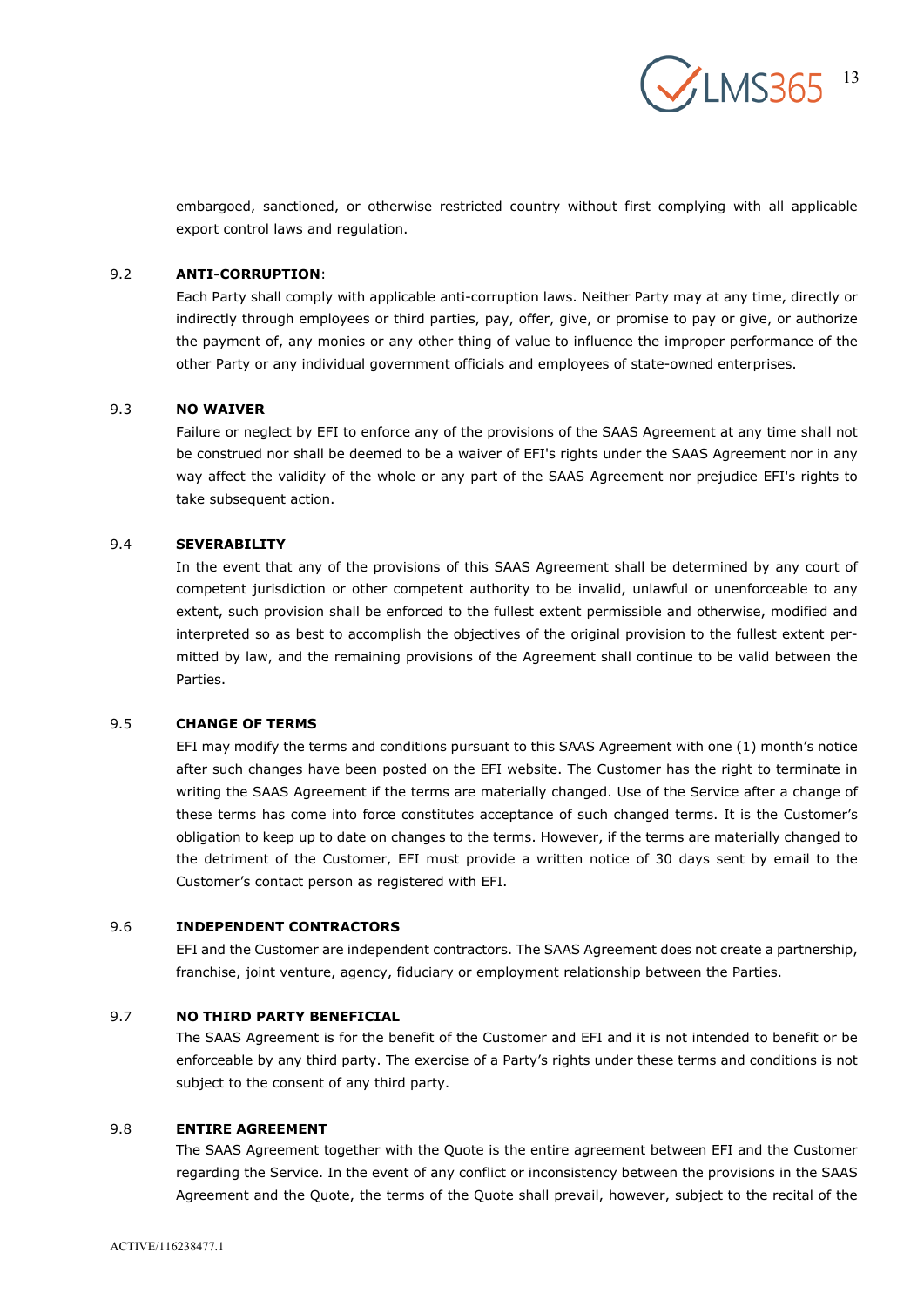![](_page_13_Picture_0.jpeg)

SAAS Agreement, that the Customer's standard terms and conditions, or other deviations from the SAAS Agreement, shall not apply even if attached to the Quote.

# **ELEARNINGFORCE International ApS**

Our VAT number is 32139728

Last updated: 11 April 2022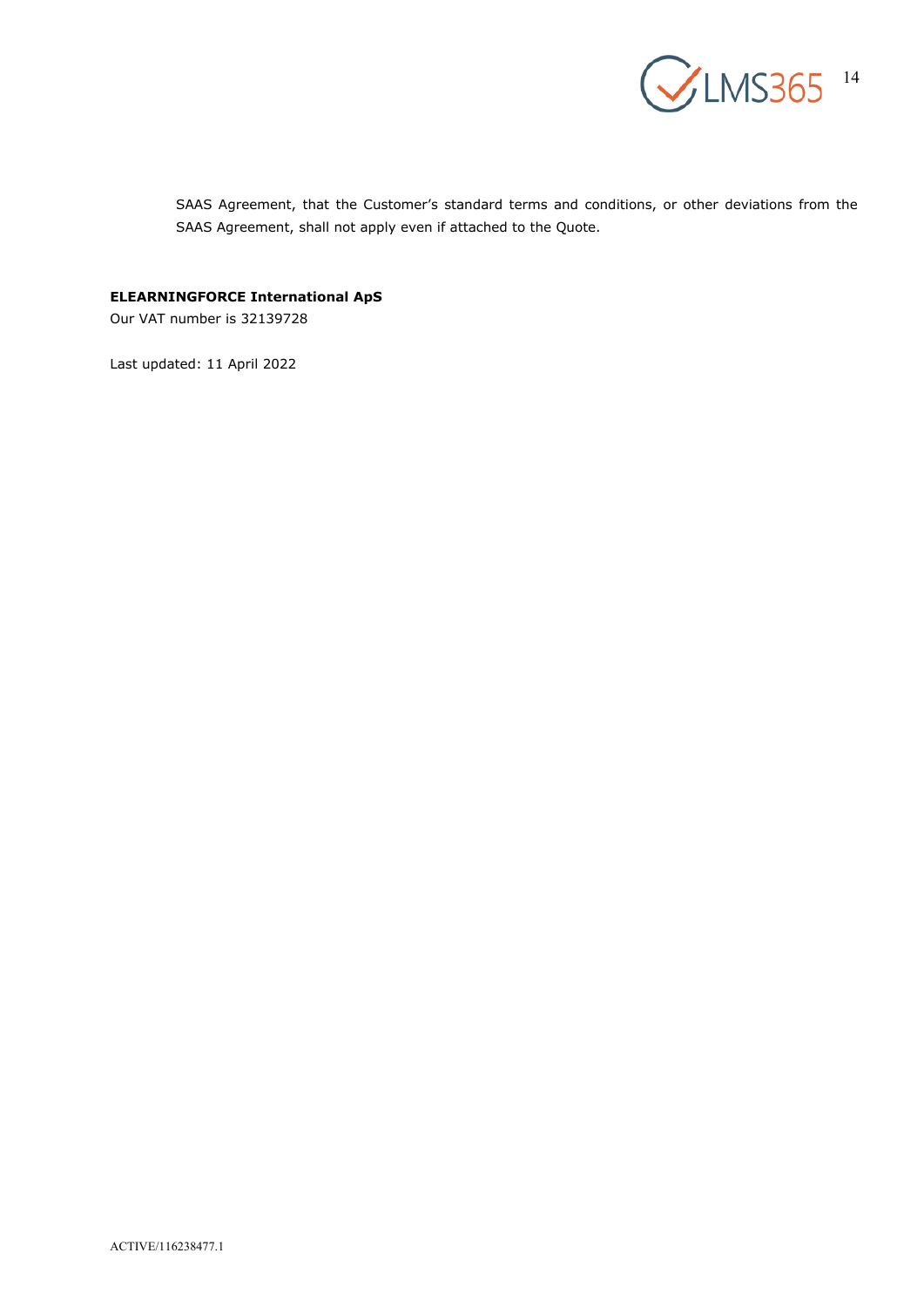![](_page_14_Picture_0.jpeg)

### **Schedule 1**

Helpdesk Services; Service & Requests Requirements; Uptime Availability

### **10. Helpdesk standard process description**

Technical support is available 24/7 via our Help Center. Here, customers can find complete product documentation and guides plus answers to frequently asked questions.

From the EFI Help Center, designated LMS administrators of your organization can submit a request through our webform at any time to get assistance from the EFI Support Team [https://helpcenter.elearningforce.com/hc/en-us/requests/new.](https://helpcenter.elearningforce.com/hc/en-us/requests/new)

The Help Center can be reached via web<https://helpcenter.elearningforce.com/> or from the LMS365 Admin Center.

The below terminology is used when describing our processing of support requests. **Table 1: Helpdesk and Support terminology Business Hours Defined as the operating hours for the EFI Support team. Currently Monday to Friday** between 9:30AM – 9PM CET & 8AM-6PM Eastern Time. **Incident** A support request is referred to as an "incident". **Production Instance** An instance which is tied to an active user subscription is defined as a Production instance. **Taking Charge** The incident is registered, and the ticket is assigned a number. **First Response** The first interaction with the customer (via ticket) aimed at the diagnosis of the problem. The number of business hours until the first reply is calculated by the business hours of the agent assigned to the specific ticket/support request. **ETA (Estimated Time of** | The estimated time for resolution of the problem. The customer will be updated if ETA

| Arrival)     | materially changes.                                                                                                                   |
|--------------|---------------------------------------------------------------------------------------------------------------------------------------|
| <b>Fixed</b> | The issue has been resolved in EFI's reasonable discretion and the customer has been<br>informed about the resolution of the problem. |

Support requests are categorized in accordance with the below levels of severity:

| <b>Table 2: Severity Descriptions</b> |                                                                                                                                                                               |  |  |
|---------------------------------------|-------------------------------------------------------------------------------------------------------------------------------------------------------------------------------|--|--|
| <b>Urgent</b>                         | Critical production issue including system unavailability affecting all users. No worka-<br>round is available.                                                               |  |  |
| High                                  | Issue is persistent, affects many users and/or impacts core functionality or results in sig-<br>nificant performance degradation. No reasonable workaround available.         |  |  |
| <b>Normal</b>                         | Errors in functionality within the application often accompanied by workarounds or af-<br>fecting some but not all users.                                                     |  |  |
| Low                                   | General inquiries on the use of the application or cosmetic errors or incidents which<br>otherwise do not require immediate attention, rare errors that appear during unusual |  |  |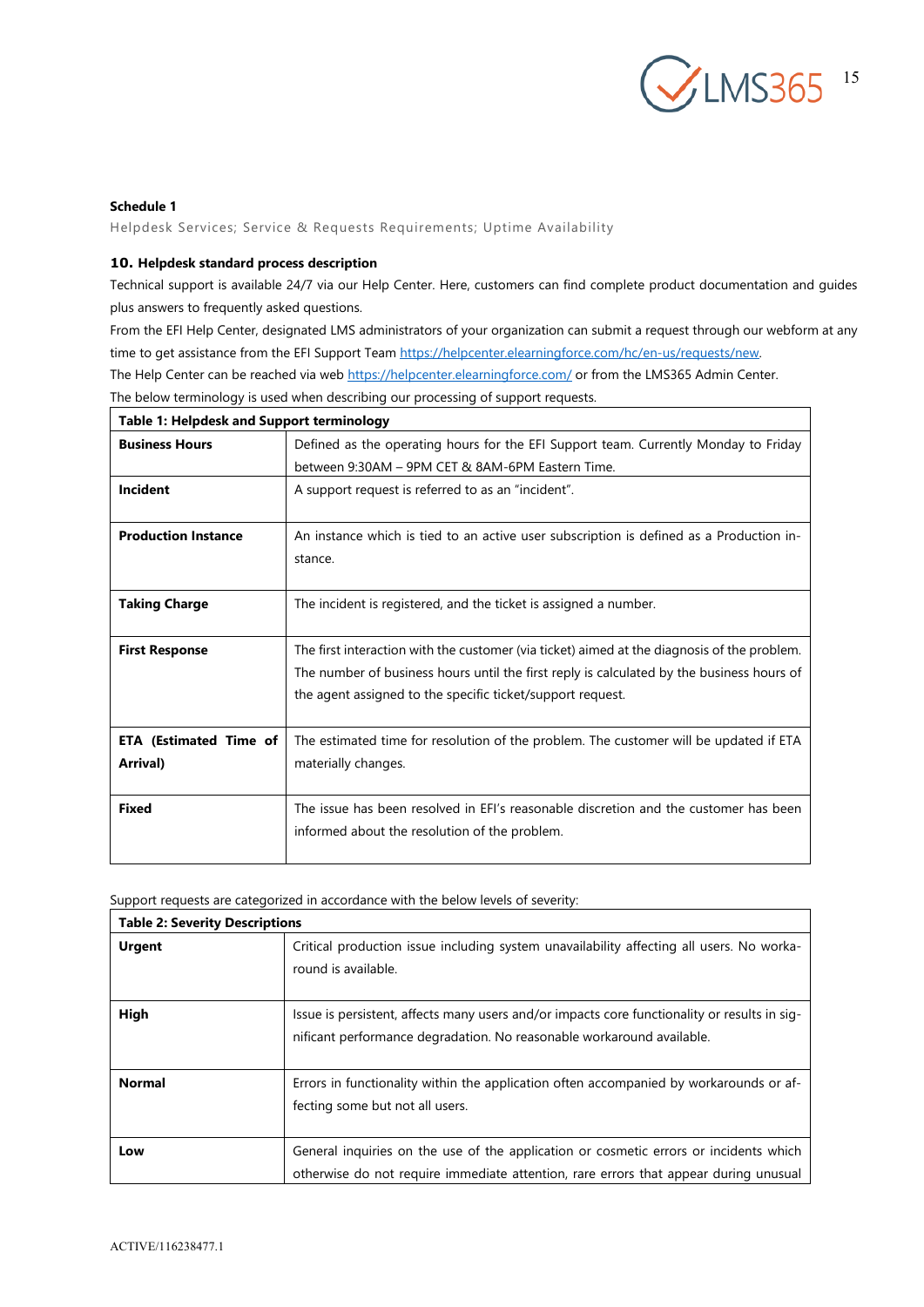![](_page_15_Picture_0.jpeg)

| conditions or are otherwise unlikely in normal use, or errors which have a sustainable |
|----------------------------------------------------------------------------------------|
| workaround.                                                                            |

## **11. Helpdesk Service Levels**

EFI offers three levels of Helpdesk Services. These are categorized as Basic, Plus, and Premium.

The three Helpdesk Services plans are committed to the following service level targets:

| Table 3 - Basic Plan Service Level Targets* |                    |                                                       |  |  |
|---------------------------------------------|--------------------|-------------------------------------------------------|--|--|
| <b>Ticket Severity</b>                      | <b>First Reply</b> | <b>Resolution/Mitigation ETA</b>                      |  |  |
| Urgent                                      | 8 business hours   | 24 business hours or as soon as feasible or practical |  |  |
| High                                        | 12 business hours  | As soon as feasible or practical                      |  |  |
| Normal                                      | 16 business hours  | As soon as feasible or practical                      |  |  |
| Low                                         | 24 business hours  | None                                                  |  |  |

| Table 4 – Plus Plan Service Level Targets* |                    |                                                      |  |  |
|--------------------------------------------|--------------------|------------------------------------------------------|--|--|
| <b>Ticket Severity</b>                     | <b>First Reply</b> | <b>Resolution/Mitigation ETA</b>                     |  |  |
| Urgent                                     | 4 business hours   | 4 business hours or as soon as feasible or practical |  |  |
| High                                       | 6 business hours   | 8 business hours or as soon as feasible or practical |  |  |
| Normal                                     | 10 business hours  | As soon as feasible or practical                     |  |  |
| Low                                        | 16 business hours  | None                                                 |  |  |

| Table 5 – Premium Plan Service Level Targets* |                    |                                                      |  |  |
|-----------------------------------------------|--------------------|------------------------------------------------------|--|--|
| <b>Ticket Severity</b>                        | <b>First Reply</b> | <b>Resolution/Mitigation ETA</b>                     |  |  |
| Urgent                                        | 1.5 business hours | 4 business hours or as soon as feasible or practical |  |  |
| High                                          | 3 business hours   | 8 business hours or as soon as feasible or practical |  |  |
| Normal                                        | 6 business hours   | As soon as feasible or practical                     |  |  |
| Low                                           | 8 business hours   | None                                                 |  |  |

\*Notes:

- *Urgent* applies only to issues that are submitted via the EFI Help Center webform, https://helpcenter.ELEARNING-FORCE.com/hc/en-us/requests/new, and are confirmed as *Urgent* by EFI.
- This table applies only to production instances and only to requests submitted from the EFI Help Center. For the avoidance of doubt, the LMS365 Live Chat, and tickets generated from this chat, do not apply to these service level targets.

### 11.1 **Service Requirements**

The LMS365 (Learning Management System) software, developed by ELEARNINGFORCE International ApS, requires a modern web browser that supports cookies and JavaScript.

LMS365 currently supports the browsers & clients listed in the LMS365 installation guide: [https://helpcenter.elearning](https://helpcenter.elearningforce.com/hc/en-us/articles/4402148077713)[force.com/hc/en-us/articles/4402148077713.](https://helpcenter.elearningforce.com/hc/en-us/articles/4402148077713) These are subject to change without notice in EFI's sole discretion.

In the event, that the customer cannot meet the technical requirements listed with regard to employed browsers, EFI will be under no obligation to provide the support services described in Schedule A.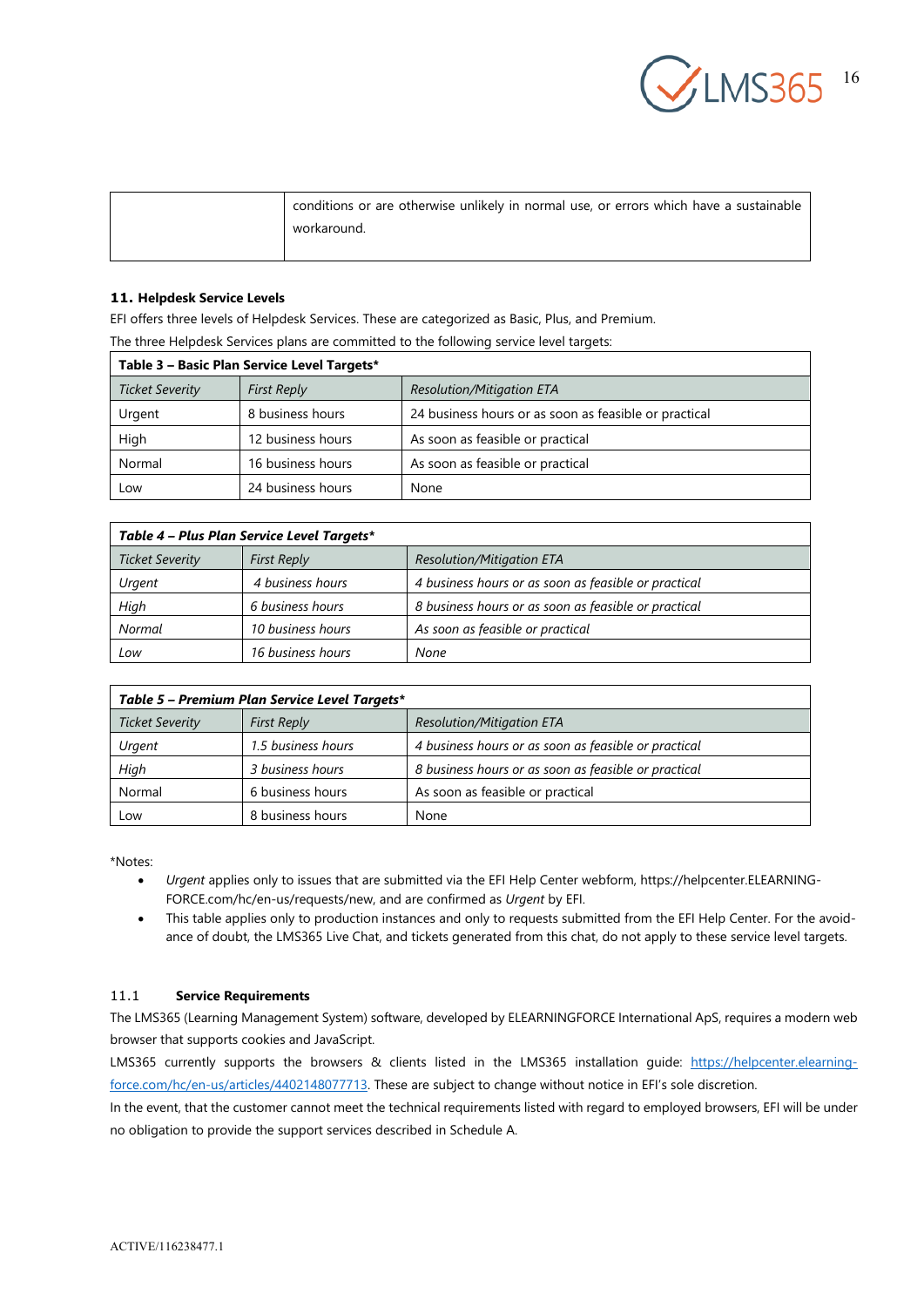![](_page_16_Picture_0.jpeg)

### 11.2 **Requests Requirements**

To receive support services and for EFI to maintain the Service Level agreed, the customer shall cooperate with EFI to resolve support incidents.

The customer shall have adequate technical expertise and knowledge of their configuration of EFI's software and provide relevant information to enable EFI to reproduce, troubleshoot, and resolve the incident or issue identified by the customer.

As a minimum, the following information shall be provided by the customer, whenever possible, to ensure EFI's ability to address support requests:

- Detailed description of the issue with as much detail as can be provided.
- The URL of the platform where the issue is occurring.
- The error message provided and exact steps to reproduce the error.
- The user(s) that are affected by the issue.
- Applicable screenshot or video capture.

Requests lacking this information will not be considered as part of the Service Level agreement.

#### General Responsibilities of the customer

The customer will be responsible for:

- Reporting errors promptly.
- Providing sufficient information for EFI to duplicate the error, assess the situation, and undertake any needed or appropriate corrective action.
- Alternatively, following instructions or suggestions from EFI regarding use, maintenance, upgrades, repairs, workarounds, or other related matters.
- Designating a member of its staff to serve as the customer's system administrator to contact EFI with support issues.

EFI's successful response and provision of Helpdesk Services is subject to the customer's assistance and compliance, including:

- At EFI's reasonable request, the customer will provide EFI with reasonable access to the customer's personnel and equipment during normal business hours to discuss and assess any problems or requests for assistance.
- The customer will document and promptly report all errors or malfunctions of the Software Services to EFI.

It is the customer's responsibility to carry out procedures necessary at the customers facilities for the rectification of errors or malfunctions within a reasonable time after such procedures have been received from EFI.

#### Reproducing Errors

EFI must be able to reproduce errors in order to resolve them. The customer agrees to cooperate and work closely with EFI to reproduce errors, including conducting diagnostic or troubleshooting activities as reasonably requested and appropriate. Also, subject to customer's approval on a case-by-case basis, users may be asked to provide remote access to their EFI account and/or desktop for troubleshooting purposes.

#### **Exclusions**

Issues that arise in the following categories are outside of the scope of support offered above, and will have no Service Level Agreement attached:

- Custom Cascading Stylesheets (CSS).
- Support to third party authoring tools.
- Support to third party system or platform integration, where the integration is not developed or managed by EFI.
- Supporting in troubleshooting of E-Learning Content packages built with third party authoring tools.
- Custom built authentication methods between EFI and the customer where such method is built from the customer and not maintained by EFI.

#### Additional Charges

If a reported problem is outside the scope of our Helpdesk Services, EFI will notify the customer to that effect and reserves the right, upon the customer's confirmation, to move forward and to charge the customer at EFI's then current standard hourly rates for all associated work.